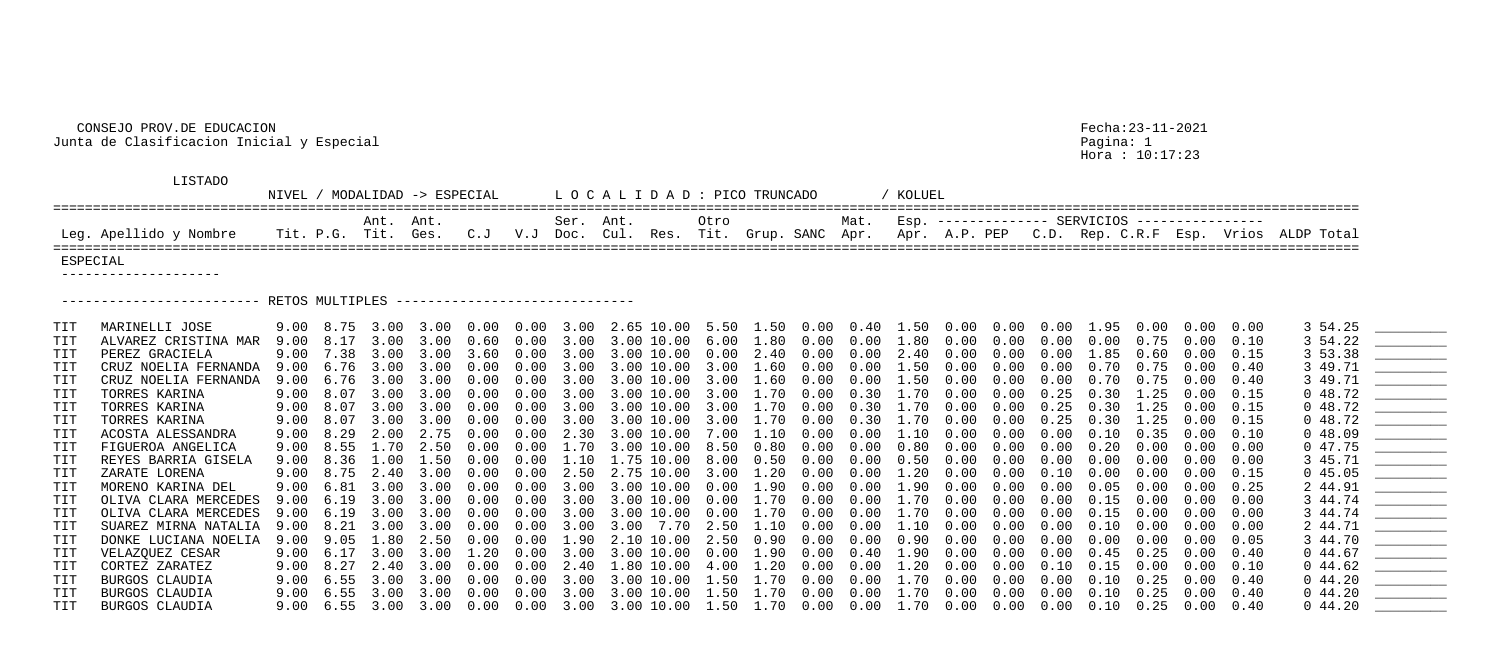| TIT MANCILLA MA JOSE   |  |  |  |                                                                                                           |  |  |  |  |  |  | 0 43.75                                        |  |
|------------------------|--|--|--|-----------------------------------------------------------------------------------------------------------|--|--|--|--|--|--|------------------------------------------------|--|
| TIT FARIAS SILVINA     |  |  |  | 9.00 8.09 3.00 3.00 0.00 0.00 2.90 1.25 10.00 1.50 1.40 0.00 0.00 1.40 0.00 0.00 0.00 0.10 0.25 0.00 0.00 |  |  |  |  |  |  | $0\,42.89$                                     |  |
| TIT ABAD MIRNA ETHEL   |  |  |  |                                                                                                           |  |  |  |  |  |  |                                                |  |
| TIT FERNANDEZ JESSICA  |  |  |  |                                                                                                           |  |  |  |  |  |  |                                                |  |
| TIT GOMEZ SABRINA      |  |  |  | 9.00 8.25 2.00 2.75 0.00 0.00 2.00 3.00 10.00 0.00 1.00 0.00 0.00 1.00 0.00 0.00 0.00 0.00 0.00 0.00 0.00 |  |  |  |  |  |  |                                                |  |
| TIT ANCE VERONICA      |  |  |  |                                                                                                           |  |  |  |  |  |  | $0 \quad 39.81 \quad \underline{\hspace{1cm}}$ |  |
| TIT ANCE VERONICA      |  |  |  |                                                                                                           |  |  |  |  |  |  | $0\,39.81$                                     |  |
| TIT PANIQUE MARIA ROSA |  |  |  |                                                                                                           |  |  |  |  |  |  | 3 39.70 _______                                |  |